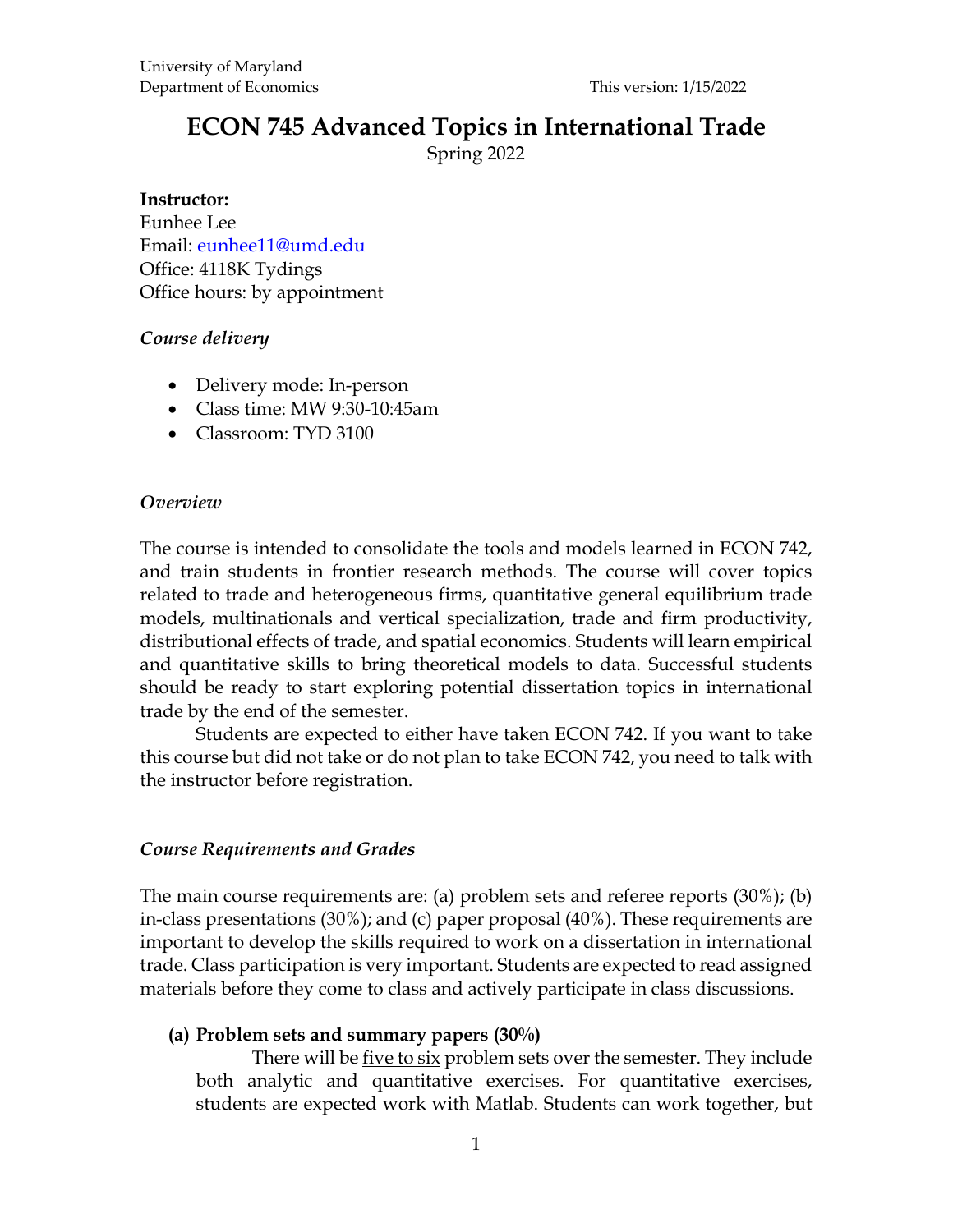each one should write own answer. Problem sets are due a week from the date when they are posted. I will assign four to five problem sets before the Spring break and one or two problem sets after the Spring break to allow more time for research during the second half of the semester.

Before every Monday class meeting, you should prepare a short referee report (up to two pages with at least 1.5 spacing) for one of the papers marked (\*) on the reading list of that week. This report should summarize and critically assess the research question, contribution, main theoretic and quantitative findings of the reviewed paper. It also needs to relate the paper for which you write a report to the other assigned papers with marks (\*) and (†) for the same class meeting. This requirement means that you have to read (at least) all marked papers, even though you can pick only one to write a report for. In your report, you should try to make constructive suggestions for the papers, if any. Reports are due at the 9:30 am on every Monday.

Problem sets and referee reports must be submitted to ELMS. No hard copy will be accepted. For a problem set with analytic questions, students must use LaTeX for their answers. No scanned copy of handwritten answers will be accepted.

#### **(b) In-class presentations (30%)**

There will be four different types of presentations throughout the semester. The main focus of presentations will be on learning essential communication skills.

First, in some classes, students will present one of the papers that are assigned for that class meeting. Each student will give this type of presentation several times over the semester, depending on the final class size. The instructor and students will agree on the schedule at the beginning of the semester. The presentation should be an extended version of the summary paper which is due every Monday and should be about 25-min long including general discussion.

Second, in the week of Mar 7, students will present their research idea. This presentation should include research question, motivation, related literature, and plans to complete the research proposal by the end of the semester. Students are expected to address the feedback received during the presentation in their first draft of the proposal that will be due right after the Spring break.

Third, on <u>May 4</u>, students will present one of the recent NBER working papers or recent job market papers in the field of international trade, which is closely related to the research proposal they are working on. Students must discuss which paper to present with the instructor by Apr 15. The presentation should clearly demonstrate how the selected paper is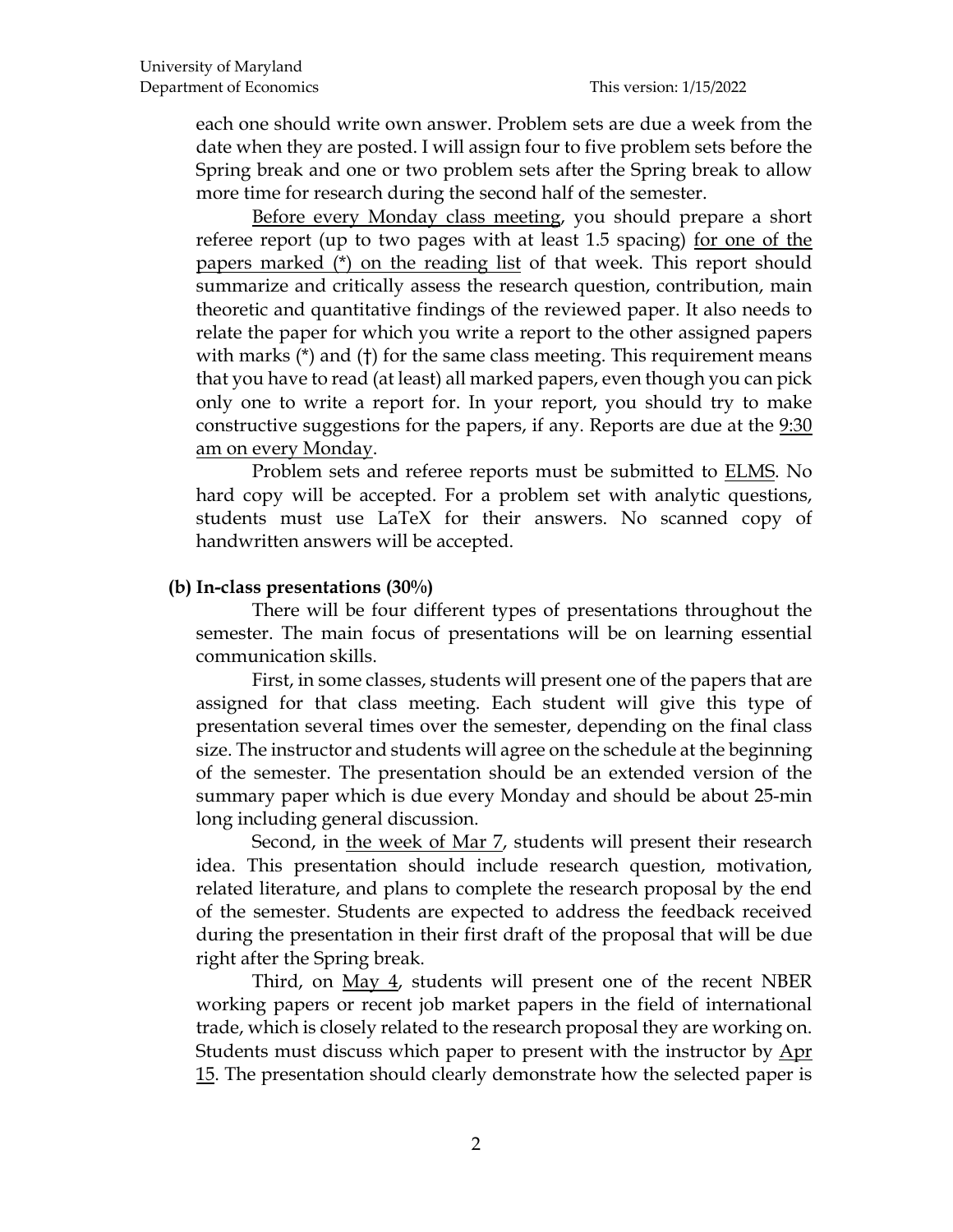related to the research proposal that will be presented in the following week.

Lastly, on <u>May 9</u>, students will present the final version of their research proposal. The length of each presentation will depend on the final class size. Students are expected to address the feedback during the presentation in their final draft of the research proposal.

# **(c) Paper proposal (40%)**

Research proposals should include all of these elements: (1) your research question; (2) motivating evidence; (3) why we should care about it; (4) literature review; (5) what you want to add to the literature; and (6) tentative plan to further develop your idea.

This is a semester-long assignment. First, students should submit the first version briefly including all elements by Mar 28. The first version may be short (up to 5 pages.) After that, students should meet with me at least once to discuss how to proceed with their research idea toward the final proposal. That being said, handing in a proposal at the end of the semester without any prior discussion with me will never work. It is important to discuss your idea with me and keep me updated about your progress over the semester.

The final proposal is due on May 18. It should be no longer than 15 pages. A successful proposal will be ideally a great start point for your third-year paper.

### *Official University Policies towards Graduate Courses*

<https://gradschool.umd.edu/course-related-policies>

# *Covid-19 Public Health Policy*

All students must follow the current public health policy of the University of Maryland. **As of now, the university [requires](https://umd.edu/virusinfo/emails/080621) everyone wear a N95 or K95 mask in classrooms, regardless of vaccination status.** This policy will be strictly imposed. Everyone must wear a mask properly (i.e., covering over the nose and mouth) during in-person class meetings at all times. There are no exceptions. Eating or drinking during class is not allowed. If a student needs to eat or drink, s/he may leave the classroom to do so then come back. Students not wearing a mask will be given a verbal warning and asked to wear one, or will be asked to leave the classroom immediately. Students who have additional issues with the mask expectation after a first warning will be referred to **the Office of Student** [Conduct for failure to comply with a directive of University officials.](https://policies.umd.edu/assets/section-v/V-100B.pdf) In case there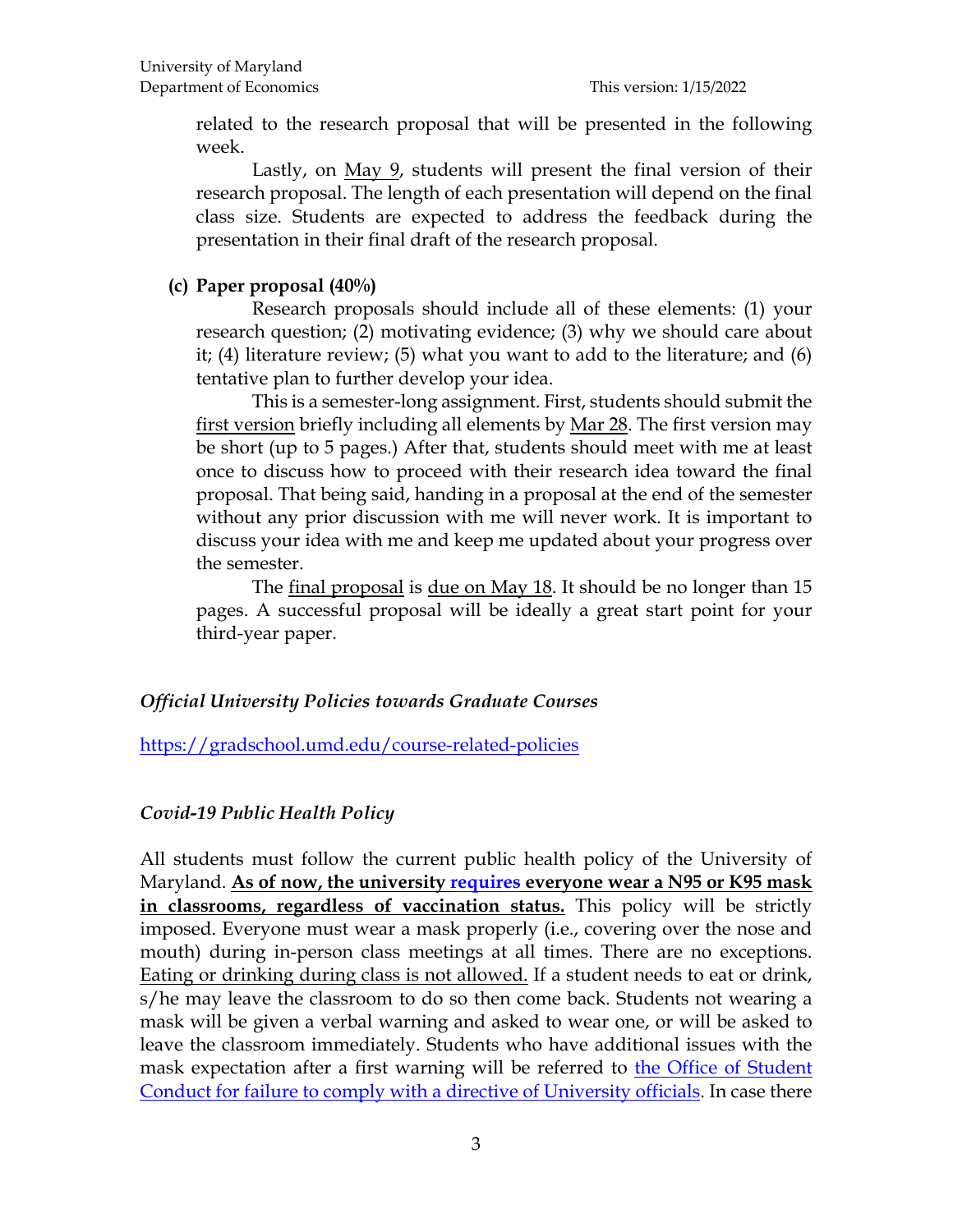is a student who receives a second warning for refusing to wear a mask after a first warning, the instructor will cancel the class meeting immediately to protect everyone else in the classroom.

If you feel unwell, do not come to class. If you test positive for Covid-19, follow the quarantine guideline of the university. For detailed information, visit the [HEAL line webpage.](https://health.umd.edu/HEAL)

The University of Maryland is committed to providing the best learning experience while keeping everyone in our community safe. In case a student or the instructor cannot come to campus for health reasons, the instructor may move the class to online for a short period of time.

# *Course Outline and Readings*

There is no required textbook for this course. Classes will be based on lecture notes which will be posted after each class. For those who need some reference, I recommend the following manuscripts:

- J. Eaton and S. Kortum, *Technology in the Global Economy: A Framework for Quantitative Analysis.*
- T. Allen and C. Arkolakis, *[Elements of Advanced International Trade](http://www.econ.yale.edu/%7Eka265/teaching/GradTrade/notes/ClassNotes.pdf)*.

(†) To be covered in lecture

(\*) Prepare a summary paper of one of these articles every week

(##) Students will present this paper in class

# **A. Quantitative Framework for Gravity Trade Models**

# **Lecture 1 Mon, 1/24 – Course overview, empirical evidence, and basic tools**

- (†) Dixit, Avinash K., and Joseph E. Stiglitz. "Monopolistic Competition and Optimum Product Diversity." *The American Economic Review* 67, no. 3 (1977): 297–308.
- J. Tinbergen (Jan), and Erasmus School of Economics (ESE). *Shaping the World Economy; Suggestions for an International Economic Policy*. Twentieth Century Fund, New York, 1962.

# **Lecture 2 Wed, 1/26 – Armington model and Ricardian model: Love of variety and technological difference**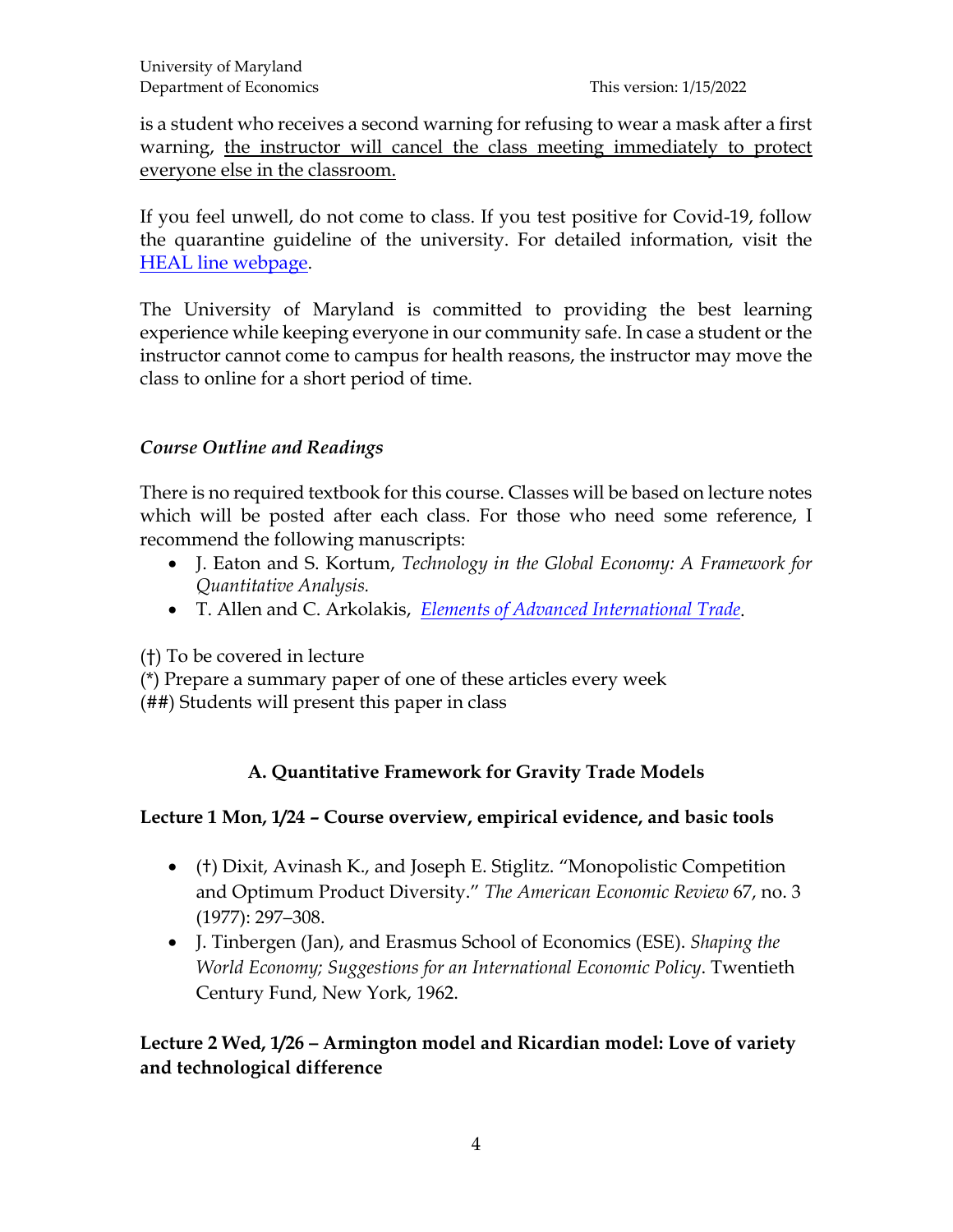- (†)(\*) Anderson, James E. "A Theoretical Foundation for the Gravity Equation." *The American Economic Review* 69, no. 1 (1979): 106–116.
- $\bullet$  (†)(\*) Dornbusch, R, S Fischer, and P A Samuelson. "Comparative Advantage, Trade, and Payments in a Ricardian Model with a Continuum of Goods." *The American Economic Review* 67, no. 5 (December 1977): 823– 839.
- (†)(\*) Eaton, Jonathan, and Samuel Kortum. "Technology, Geography, and Trade." *Econometrica* 70, no. 5 (September 2002): 1741–1779.
- Anderson, James E., and Eric Van Wincoop. "Gravity with Gravitas: A Solution to the Border Puzzle." *The American Economic Review* 93, no. 1 (2003): 170–192.
- Eaton, Jonathan, and Samuel Kortum. "Putting Ricardo to Work." *Journal of Economic Perspectives* 26, no. 2 (Spring 2012): 65–90.
	- o Online appendix: [https://assets.aeaweb.org/assets/production/articles](https://assets.aeaweb.org/assets/production/articles-attachments/jep/app/2602_Eaton_Kortum_app.pdf)[attachments/jep/app/2602\\_Eaton\\_Kortum\\_app.pdf](https://assets.aeaweb.org/assets/production/articles-attachments/jep/app/2602_Eaton_Kortum_app.pdf)
- Wilson, Charles A. "On the General Structure of Ricardian Models with a Continuum of Goods: Applications to Growth, Tariff Theory, and Technical Change." *Econometrica* 48, no. 7 (1980): 1675–1702.

# **Lecture 3 Mon, 1/31 – Quantifying multi-industry extensions of the Ricardian model**

- (†)(\*) Donaldson, Dave. "Railroads of the Raj: Estimating the Impact of Transportation Infrastructure." *American Economic Review* (Forthcoming).
- (†)Costinot, Arnaud, Dave Donaldson, and Ivana Komunjer. "What Goods Do Countries Trade? A Quantitative Exploration of Ricardo's Ideas." *The Review of Economic Studies* 79, no. 2 (September 28, 2011): 581–608.
- (\*) Chor, Davin. "Unpacking Sources of Comparative Advantage: A Quantitative Approach." *Journal of International Economics* 82, no. 2 (November 2010): 152–67.
- Waugh, Michael E. "International Trade and Income Differences." *American Economic Review* 100, no. 5 (December 2010): 2093–2124.
- Fieler, Ana Cecília. "Nonhomotheticity and Bilateral Trade: Evidence and a Quantitative Explanation." *Econometrica* 79, 4 (July 1, 2011): 1069–1101.

# **Lecture 4 Wed, 2/2 – Monopolistic competition models**

• ( $\pm$ )( $*$ ) Melitz, M J. "The Impact of Trade on Intra  $\pm$  Industry Reallocations and Aggregate Industry Productivity." *Econometrica* 71 (2003): 1695–1725.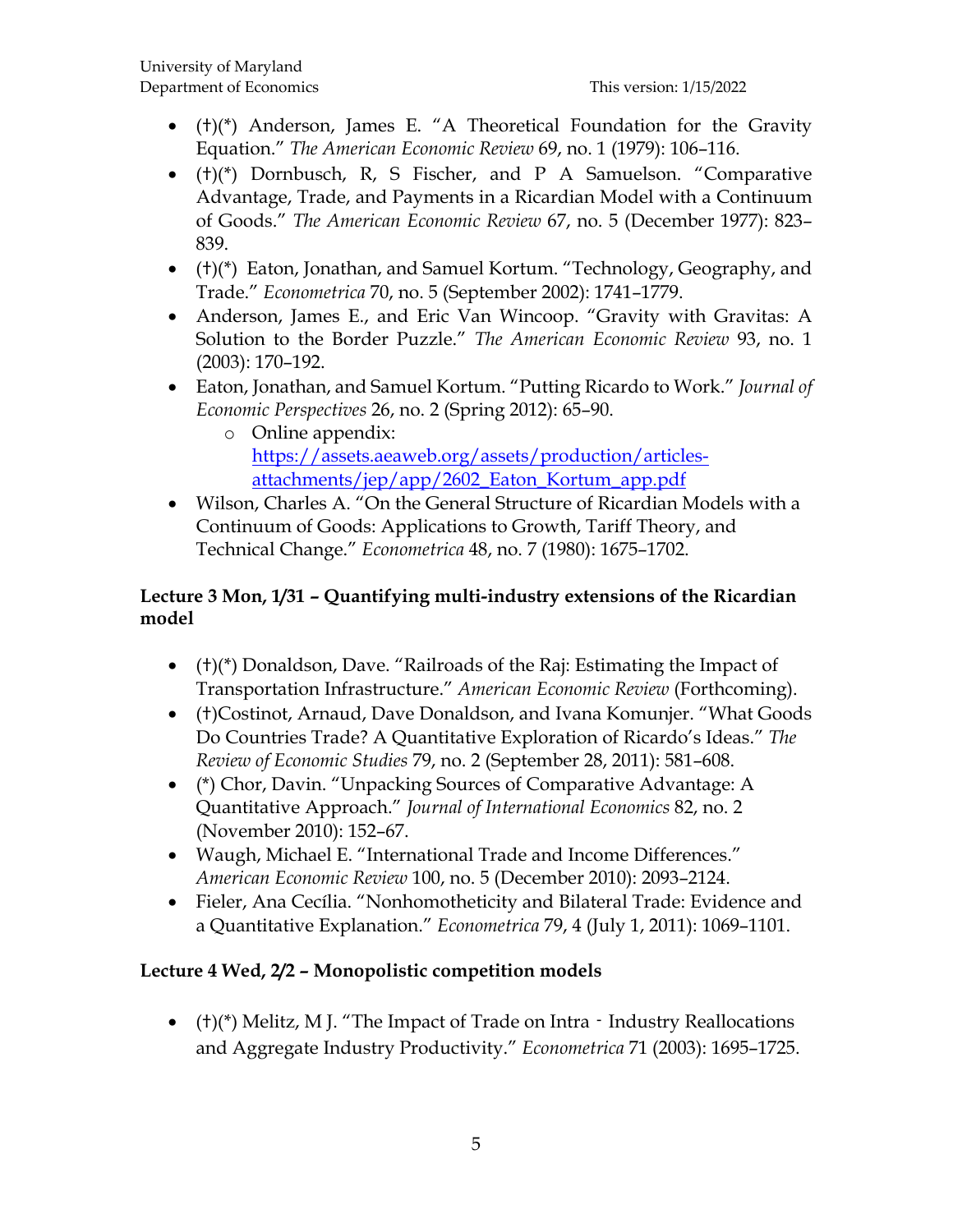- $\bullet$  (†)(\*) Chaney, Thomas. "Distorted Gravity: The Intensive and Extensive Margins of International Trade." *American Economic Review* 98, no. 4 (September 2008): 1707–21.
- (\*) Krugman, Paul. "Scale Economies, Product Differentiation, and the Pattern of Trade." *American Economic Review* 70, no. 5 (December 1980): 950–959.
- Hopenhayn, Hugo A. "Entry, Exit, and Firm Dynamics in Long Run Equilibrium." *Econometrica* 60, no. 5 (1992): 1127–50.

#### **Week of 2/7 – Schedule buffer and student presentations on the papers about firm heterogeneity models and extensions**

- (##) Yeaple, Stephen Ross. "A Simple Model of Firm Heterogeneity, International Trade, and Wages." *Journal of International Economics* 65, no. 1 (January 2005): 1–20.
- (##) Bustos, Paula. "Trade Liberalization, Exports, and Technology Upgrading: Evidence on the Impact of MERCOSUR on Argentinian Firms." *American Economic Review* 101, no. 1 (March 2011): 304–40.
- (##) Melitz, Marc J., and Gianmarco I. P. Ottaviano. "Market Size, Trade, and Productivity." *The Review of Economic Studies* 75, no. 1 (January 1, 2008): 295–316.
- Helpman, Elhanan, Marc J. Melitz, and Stephen R. Yeaple. "Export versus FDI with Heterogeneous Firms." *The American Economic Review* 94, no. 1 (March 1, 2004): 300–316.
- (##) Bernard, Andrew B., Stephen J. Redding, and Peter K. Schott. "Comparative Advantage and Heterogeneous Firms." *The Review of Economic Studies* 74, no. 1 (January 1, 2007): 31–66.
- Bernard, Andrew B., Stephen J. Redding, and Peter K. Schott. "Multiproduct Firms and Trade Liberalization." *The Quarterly Journal of Economics*, 2011.

### **Lecture 5 Mon, 2/14 – Models with a variable markup**

- (†)(\*) Bernard, Andrew B, Jonathan Eaton, J Bradford Jensen, and Samuel Kortum, "Plants and Productivity in International Trade." *American Economic Review* 93, no. 4 (September 2003): 1268–1290.
- (\*) Atkeson, Andrew, and Ariel Burstein. "Pricing-to-Market, Trade Costs, and International Relative Prices." *American Economic Review* 98, no. 5 (December 2008): 1998–2031.
- (\*) Melitz, Marc J., and Gianmarco I. P. Ottaviano. "Market Size, Trade, and Productivity." *The Review of Economic Studies* 75, no. 1 (January 1, 2008): 295–316.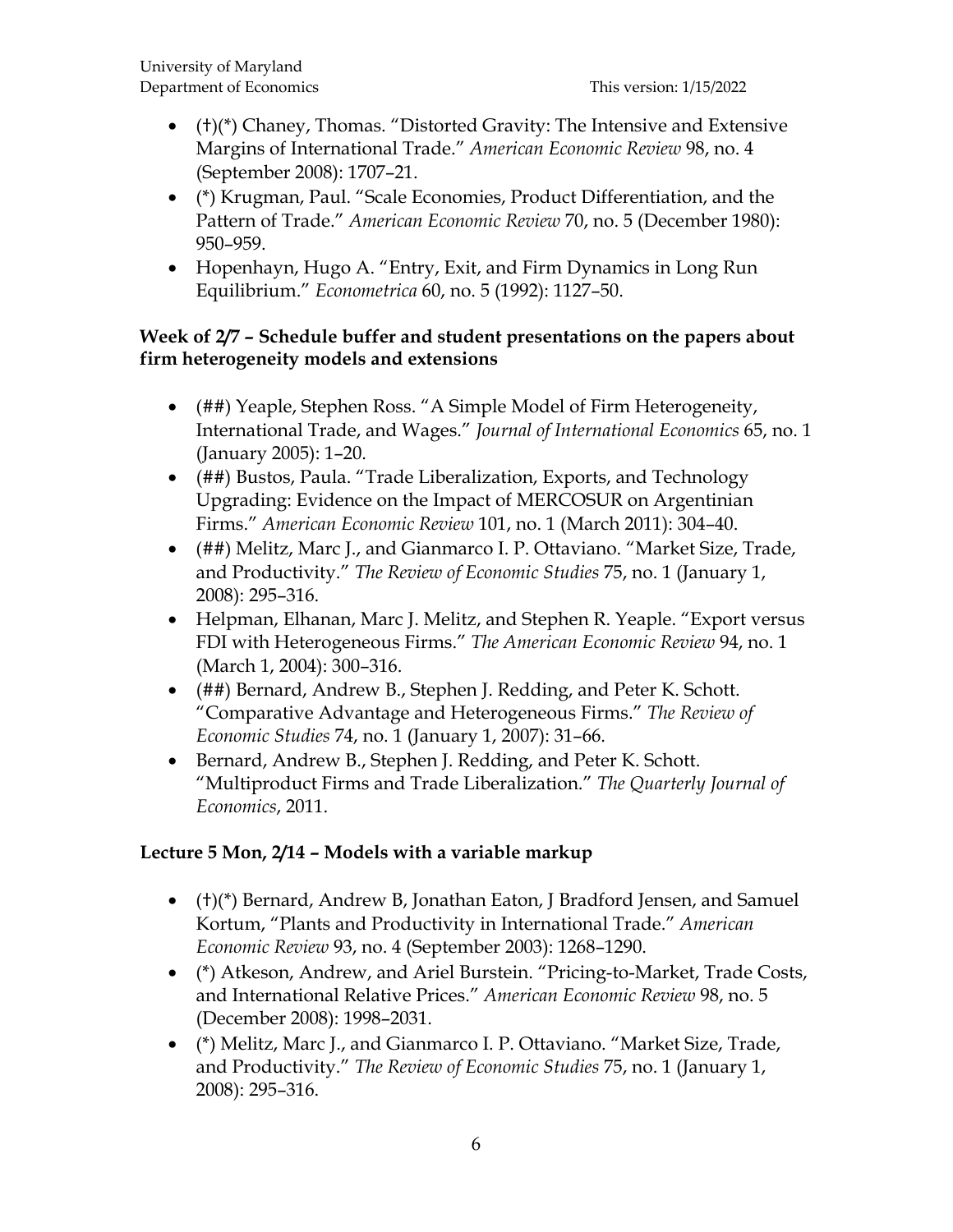- Edmond, Chris, Virgiliu Midrigan, and Daniel Yi Xu. "Competition, Markups, and the Gains from International Trade." *American Economic Review* 105, no. 10 (October 2015): 3183–3221.
- De Loecker, Jan, Pinelopi K. Goldberg, Amit K. Khandelwal, and Nina Pavcnik. "Prices, Markups, and Trade Reform." *Econometrica* 84, no. 2 (March 1, 2016): 445–510.

### **Lecture 6 Wed, 2/16 – Firm Heterogeneity Models and Extensions**

- (†)(\*) Eaton, Jonathan, Samuel Kortum, and Francis Kramarz. "An Anatomy of International Trade: Evidence From French Firms." *Econometrica* 79, no. 5 (2011): 1453–1498.
- (†) Arkolakis, Costas. "Market Penetration Costs and the New Consumers Margin in International Trade." *Journal of Political Economy* 118, no. 6 (December 1, 2010): 1151–99.
- (\*) Arkolakis, Costas, Svetlana Demidova, Peter J. Klenow, and Andres Rodriguez-Clare. "Endogenous Variety and the Gains from Trade." *American Economic Review Papers and Proceedings*, 98, no. 2 (May 2008): 444– 50.

### **Lecture 7 Mon, 2/21 – General equilibrium of trade models: existence and uniqueness of equilibrium, and quantitative strategies**

- (†)(\*) Alvarez, Fernando, and Robert E. Lucas. "General Equilibrium Analysis of the Eaton–Kortum Model of International Trade." *Journal of Monetary Economics* 54, no. 6 (September 2007): 1726–68.
- (\*) Allen, Treb, and Costas Arkolakis. "Trade and the Topography of the Spatial Economy." *The Quarterly Journal of Economics* 129, no. 3 (August 1, 2014): 1085–1140.
- Allen, Treb, Costas Arkolakis, and Xiangliang Li. "On the Existence and Uniqueness of Trade Equilibria." Working Paper, 2015.
- (†)(\*) Allen, Treb, Costas Arkolakis, and Yuta Takahashi. "Universal Gravity." *Journal of Political Economy (forthcoming)*.

### **Lecture 8 Wed, 2/23 – Taking model to the data: counterfactual experiments to quantify various trade effects**

• (†)(\*) Dekle, Robert, Jonathan Eaton, and Samuel Kortum. "Global Rebalancing with Gravity: Measuring the Burden of Adjustment." *IMF Staff Papers* 55, no. 3 (January 2008): 511–540.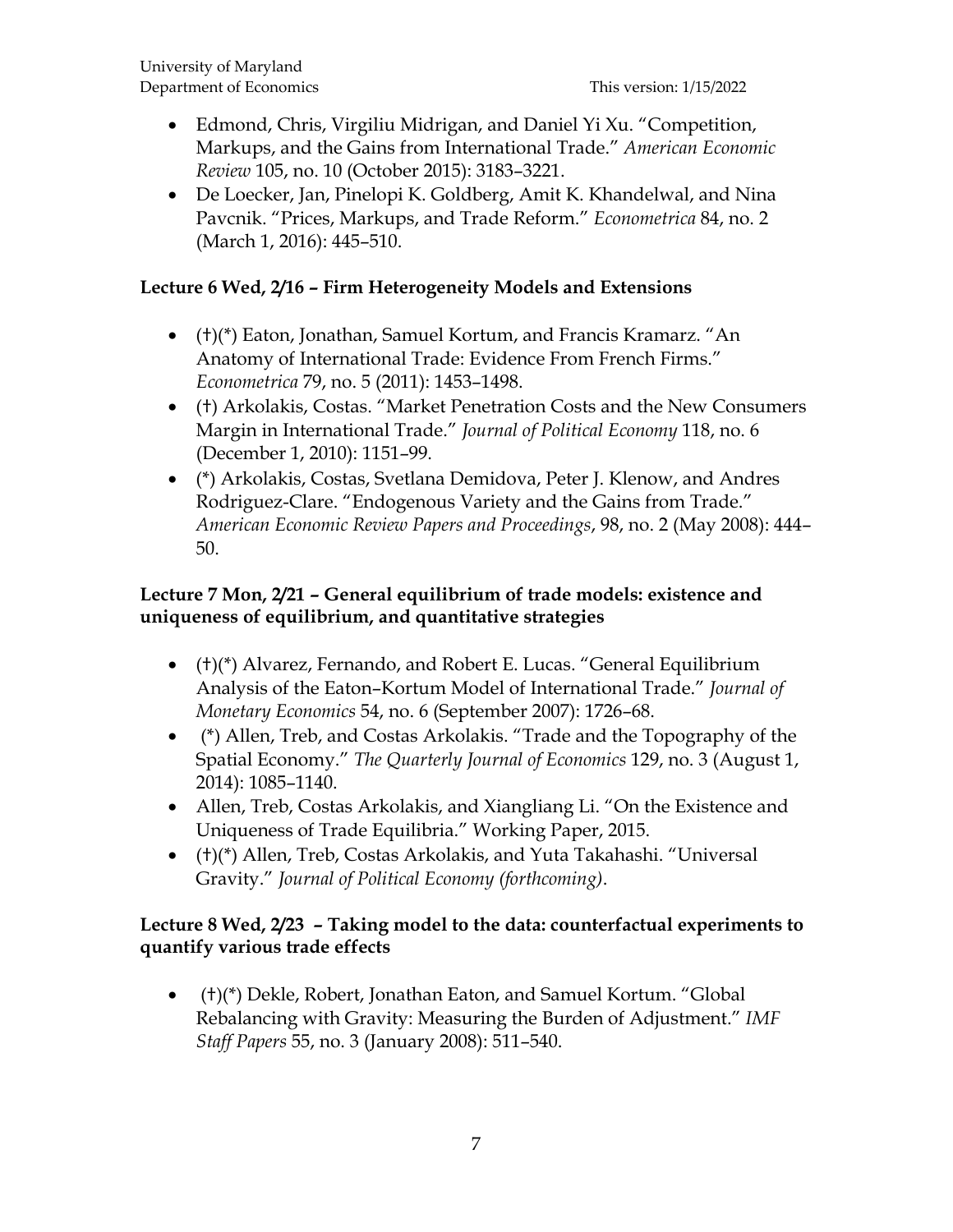- (†)(\*) Caliendo, Lorenzo, and Fernando Parro. "Estimates of the Trade and Welfare Effects of NAFTA." *The Review of Economic Studies* 82, no. 1 (January 2015): 1–44.
- Costinot, Arnaud, and Andrés Rodríguez-Clare. "Trade Theory with Numbers: Quantifying the Consequences of Globalization." In *Handbook of International Economics*, edited by Gita Gopinath, Elhanan Helpman, and Kenneth Rogoff, Vol. 4, 2014.
- Head, Keith, and Thierry Mayer. "Gravity Equations: Workhorse, Toolkit, and Cookbook." In *Handbook of International Economics*, edited by Elhanan Helpman and Kenneth Rogoff Gita Gopinath, 4:131–95. *Handbook of International Economics*. Elsevier, 2014.
- Ossa, Ralph. "A 'New Trade' Theory of GATT/WTO Negotiations." *Journal of Political Economy* 119, no. 1 (February 1, 2011): 122–52.
- (\*) Parro, F. "Capital-Skill Complementarity and the Skill Premium in a Quantitative Model of Trade." *American Economic Journal: Macroeconomics* 5, no. 2 (2013): 72–117.
- (\*) Adao, Rodrigo, Arnaud Costinot, and Dave Donaldson. "Nonparametric Counterfactual Predictions in Neoclassical Models of International Trade." *American Economic Review,* 107.3 (2017): 633-89.

# **Lecture 9 Mon, 2/28 – Quantifying welfare gains from trade**

- (†)(\*) Arkolakis, Costas, Arnaud Costinot, and Andrés Rodríguez-Clare. "New Trade Models, Same Old Gains?" *American Economic Review* 102, no. 1 (February 2012): 94–130.
- (†)(\*) Atkeson, Andrew, and Ariel Tomás Burstein. "Innovation, Firm Dynamics, and International Trade." *Journal of Political Economy* 118, no. 3 (June 1, 2010): 433–84.
- (†)(\*) Melitz, Marc J., and Stephen J. Redding. "New Trade Models, New Welfare Implications." *American Economic Review* 105, no. 3 (March 2015): 1105–46.
- Broda, C, and D E Weinstein. "Globalization and the Gains from Variety." *The Quarterly Journal of Economics* 121 (2006): 541–585.
- Arkolakis, Costas, Arnaud Costinot, Dave Donaldson, and Andrés Rodríguez-Clare. "The elusive pro-competitive effects of trade." *The Review of Economic Studies* 86, no. 1 (2018): 46-80.
- Atkin, David. "Trade, Tastes, and Nutrition in India." *American Economic Review* 103, no. 5 (August 2013): 1629–63.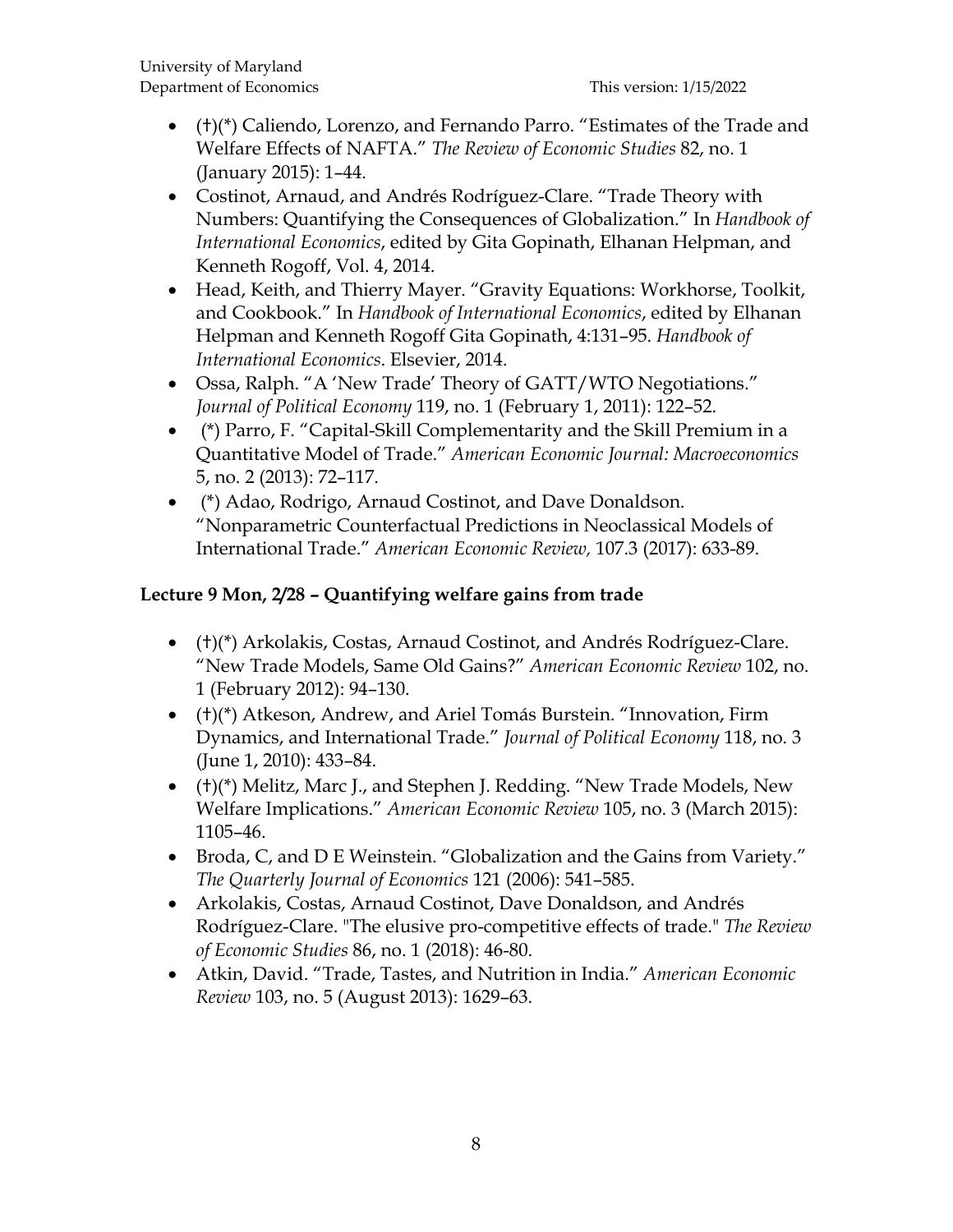### **Lecture 10 Wed, 3/2 – Estimation of trade cost and trade elasticity**

- (†)(\*) Head, Keith, and John Ries. "Increasing Returns Versus National Product Differentiation as an Explanation for the Pattern of Us-Canada Trade." *American Economic Review* 91, no. 4 (2001): 858–876.
- (†)(\*) Simonovska, Ina, and Michael E. Waugh. "The Elasticity of Trade: Estimates and Evidence." *Journal of International Economics* 92, no. 1 (January 2014): 34–50.
- Limão, Nuno, and Anthony J. Venables. "Infrastructure, Geographical Disadvantage, Transport Costs, and Trade." *The World Bank Economic Review* 15, no. 3 (October 1, 2001): 451–79.
- Atkin, David, and Dave Donaldson. "Who's Getting Globalized? The Size and Nature of Intranational Trade Costs." Working Paper, 2015.
- Anderson, James E., and Eric van Wincoop. "Trade Costs." *Journal of Economic Literature* 42, no. 3 (September 1, 2004): 691–751.
- Eaton, Jonathan, and Samuel Kortum. "Technology, Geography, and Trade." *Econometrica* 70, no. 5 (September 2002): 1741–1779.
- (†) Caliendo, Lorenzo, and Fernando Parro. "Estimates of the Trade and Welfare Effects of NAFTA." *The Review of Economic Studies* 82, no. 1 (January 2015): 1–44.
- Romalis, John. "NAFTA's and CUSFTA's Impact on International Trade." *Review of Economics and Statistics* 89, no. 3 (July 12, 2007): 416–35.
- Donaldson, Dave. "Railroads of the Raj: Estimating the Impact of Transportation Infrastructure." *American Economic Review* (Forthcoming).
- (\*) Allen, Treb. "Information Frictions in Trade." *Econometrica* 82, no. 6 (2014): 2041–83.
- Bergstrand, Jeffrey H., Peter Egger, and Mario Larch. "Gravity Redux: Estimation of Gravity-Equation Coefficients, Elasticities of Substitution, and General Equilibrium Comparative Statics Under Asymmetric Bilateral Trade Costs." *Journal of International Economics* 89, no. 1 (January 2013): 110–21.
- Costinot, Arnaud, Dave Donaldson, and Ivana Komunjer. "What Goods Do Countries Trade? A Quantitative Exploration of Ricardo's Ideas." *The Review of Economic Studies* 79, no. 2 (September 28, 2011): 581–608.

### **Week of 3/7 – Schedule buffer and student presentations on the research idea**

### **B. Distributional Effects of International Trade**

**Lecture 11 Mon, 3/14 – Distributional effects of trade in developed countries: traditional mechanism and factor contents story**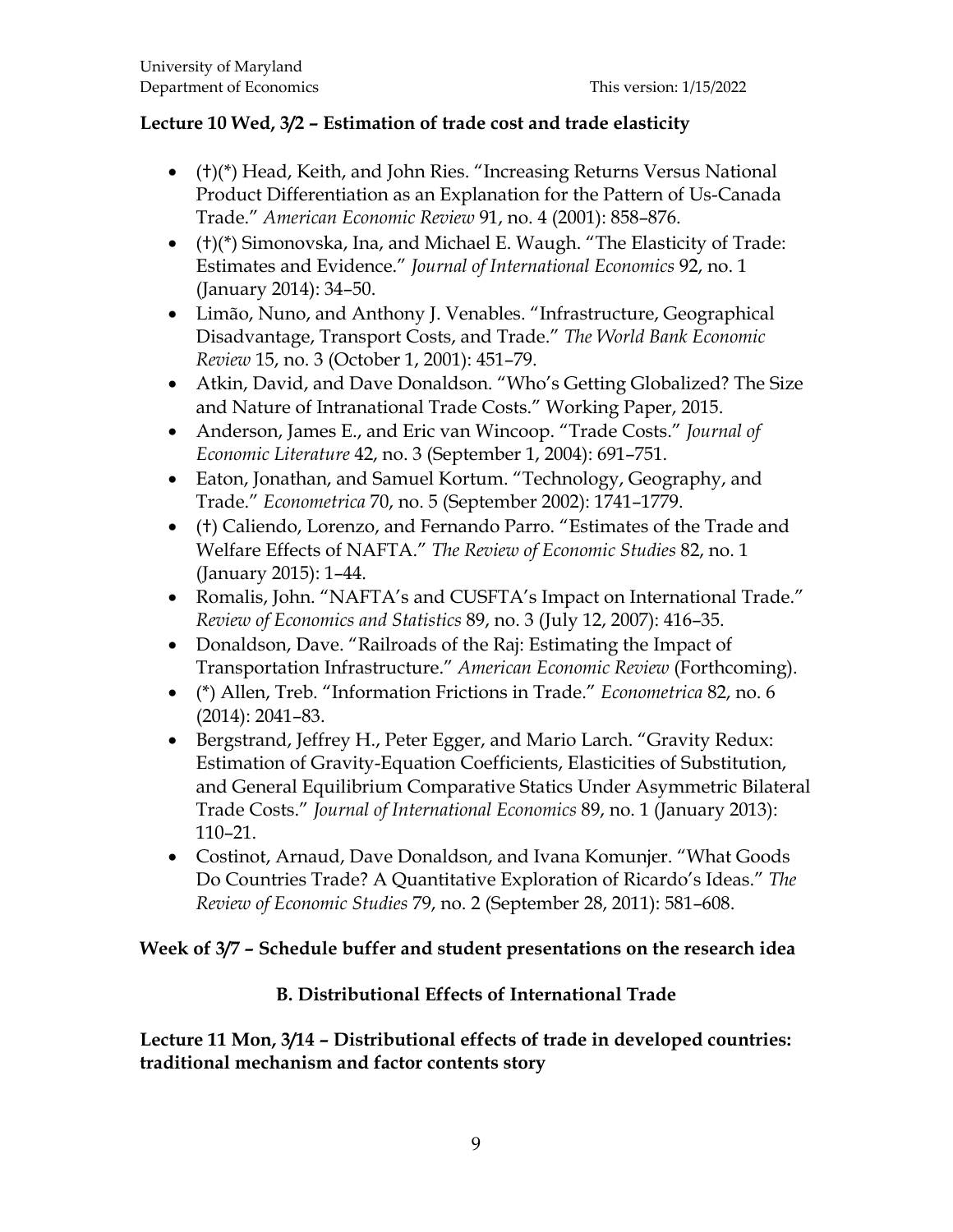- (†)(\*) Wood, Adrian. "How Trade Hurt Unskilled Workers." *The Journal of Economic Perspectives* 9, no. 3 (July 1995): 57–80.
- (†)(\*) Feenstra, R, and G Hanson. "Global Production Sharing and Rising Inequality: A Survey of Trade and Wages," 146. *Handbook of International Trade*, 2001.
- (\*) Berman, Eli, John Bound, and Zvi Griliches. "Changes in the Demand for Skilled Labor within U.S. Manufacturing: Evidence from the Annual Survey of Manufacturers." *The Quarterly Journal of Economics* 109, no. 2 (May 1994): 367–397.
- Revenga, Ana L. "Exporting Jobs?: The Impact of Import Competition on Employment and Wages in U.S. Manufacturing." *The Quarterly Journal of Economics* 107, no. 1 (February 1992): 255–284.

# **Lecture 12 Mon, 3/16 - Distributional effects of trade in developed countries: relative gains from trade across industries, regions, and occupations**

- (†)(\*) Autor, David H., David Dorn, and Gordon H. Hanson. "The China Syndrome: Local Labor Market Effects of Import Competition in the United States." *American Economic Review* 103, no. 6 (2013): 2121–68.
- (\*) Autor, David H., David Dorn, Gordon H. Hanson, and Jae Song. "Trade adjustment: Worker-level evidence." *The Quarterly Journal of Economics* 129, no. 4 (2014): 1799-1860.
- Autor, David H., David Dorn, and Gordon H. Hanson. "Untangling Trade and Technology: Evidence from Local Labour Markets." *The Economic Journal* 125, no. 584 (May 1, 2015): 621–46.
- (†)(\*) Hummels, David, Rasmus Jørgensen, Jakob Munch, and Chong Xiang. "The Wage Effects of Offshoring: Evidence from Danish Matched Worker-Firm Data." *American Economic Review* 104, no. 6 (June 2014): 1597–1629.
- Ebenstein, Avraham, Ann Harrison, Margaret McMillan, and Shannon Phillips. "Estimating the Impact of Trade and Offshoring on American Workers Using the Current Population Surveys." *Review of Economics and Statistics* 96, no. 4 (2014): 581–95.
- Goos, Maarten, Alan Manning, and Anna Salomons. "Explaining Job Polarization: Routine-Biased Technological Change and Offshoring." *American Economic Review* 104, no. 8 (2014): 2509–26.

**Week of 3/21 – Spring break**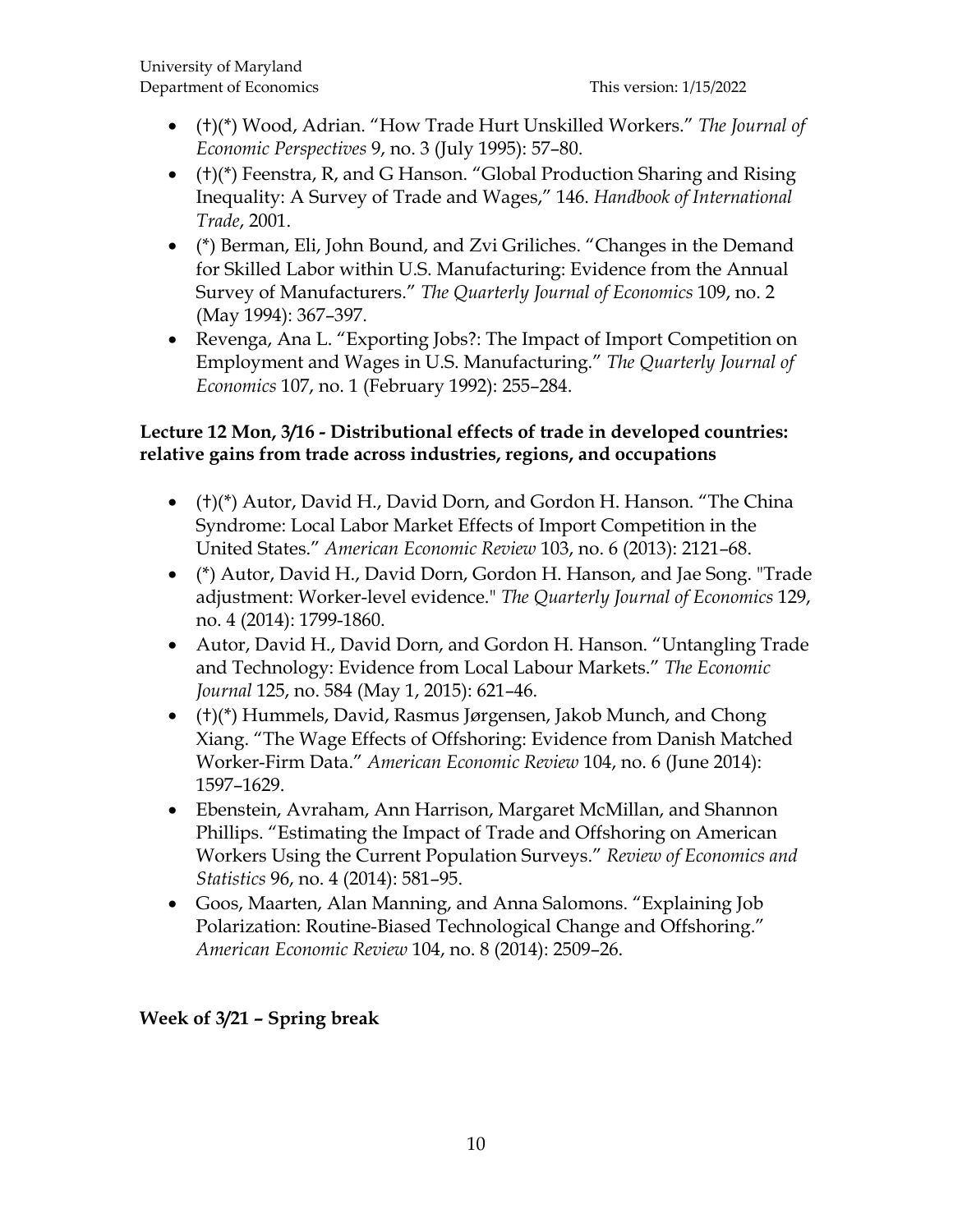### **Lecture 13 Mon, 3/28 - Distributional effects of trade in developed countries: Quality specialization**

- (†) Schott, Peter K. "One Size Fits All? Heckscher-Ohlin Specialization in Global Production." *American Economic Review* 93, no. 3 (June 2003): 686– 708.
- (\*) Khandelwal, Amit. "The Long and Short (of) Quality Ladders." *Review of Economic Studies* 77, no. 4 (August 2010): 1450–1476.
- (\*) Bloom, Nicholas, Mirko Draca, and John Van Reenen. "Trade Induced Technical Change? The Impact of Chinese Imports on Innovation, IT and Productivity." *The Review of Economic Studies* 83, no. 1 (January 1, 2016): 87–117.
- Pierce, Justin R., and Peter K. Schott. "The Surprisingly Swift Decline of US Manufacturing Employment." *American Economic Review* 106, no. 7 (July 2016): 1632–62.
- Schott, Peter K. "Across-Product Versus Within-Product Specialization in International Trade." *The Quarterly Journal of Economics* 119, no. 2 (May 1, 2004): 647–78.
- Kramarz, Francis. "Offshoring, Wages, and Employment: Evidence from Data Matching Imports, Firms, and Workers." *Working Paper*, 2008.
- Harrigan, James, Ariell Reshef, and Farid Toubal. "The March of the Techies: Technology, Trade, and Job Polarization in France, 1994—2007." *NBER Working Paper Series* 22110 (2016).

# **Lecture 14 Wed, 3/30 – Distributional effects of trade in developing countries: are we living in the Heckscher-Ohlin world?**

- (†)(\*) Goldberg, Pinelopi Koujianou, and Nina Pavcnik. "Distributional Effects of Globalization in Developing Countries." *Journal of Economic Literature* 45, no. 1 (March 2007): 39–82.
- Goldberg, Pinelopi Koujianou, and Nina Pavcnik. "Trade, Inequality, and Poverty: What Do We Know? Evidence from Recent Trade Liberalization Episodes in Developing Countries." *Brookings Trade Forum, Globalization, Poverty, and Inequality*, January 2004, 223–269.
- (†)(\*) Goldberg, Pinelopi Koujianou, and Nina Pavcnik. "Trade, Wages, and the Political Economy of Trade Protection: Evidence from the Colombian Trade Reforms." *Journal of International Economics* 66, no. 1 (May 2005): 75–105.
- Goldberg, Pinelopi, and Nina Pavcnik. "The Response of the Informal Sector to Trade Liberalization." *Journal of Development Economics* 72, no. 2 (December 2003): 463–496.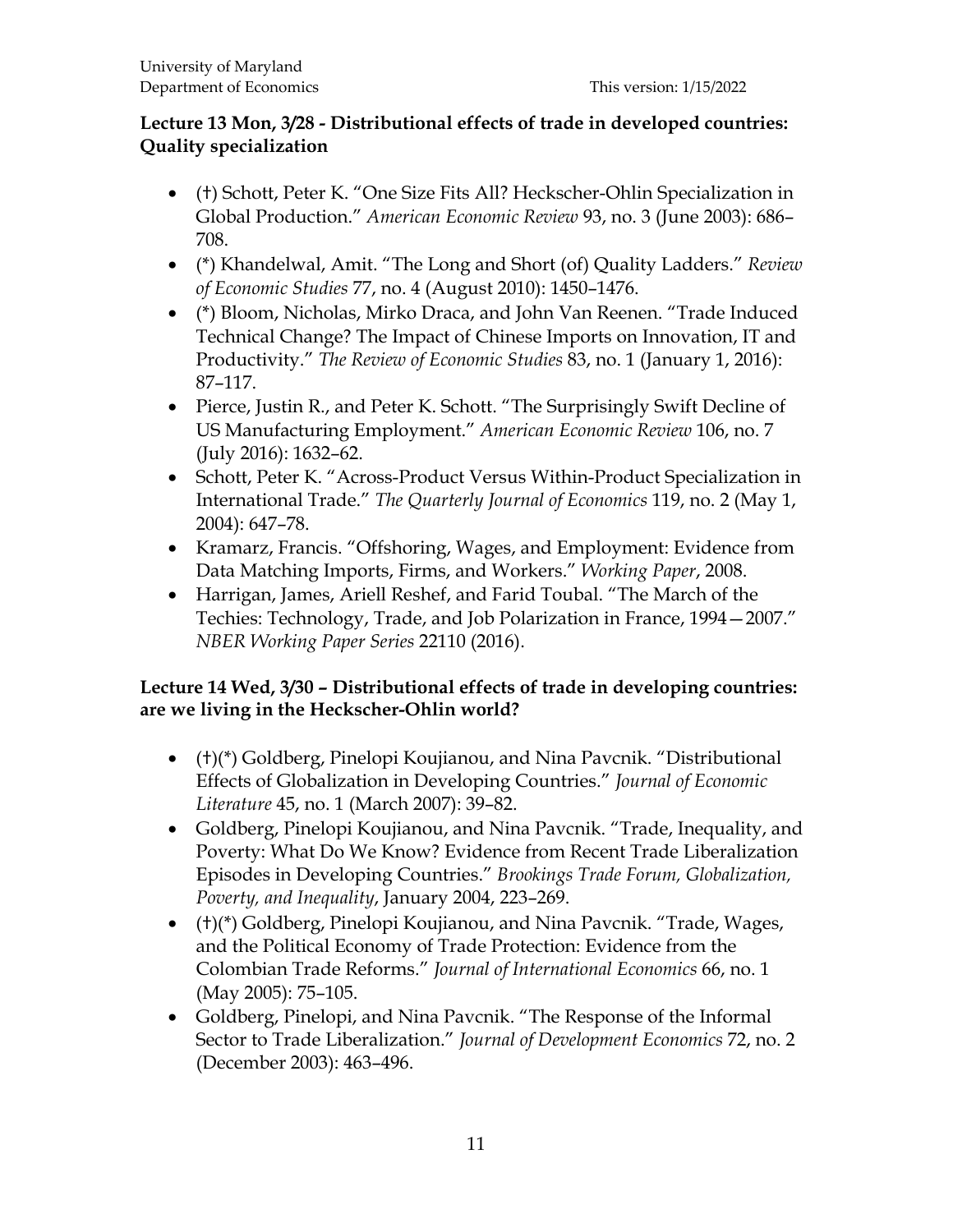- Attanasio, Orazio, Pinelopi K. Goldberg, and Nina Pavcnik. "Trade Reforms and Wage Inequality in Colombia." *Journal of Development Economics* 74, no. 2 (August 2004): 331–66.
- Menezes-Filho, Naércio Aquino, and Marc-Andreas Muendler. "Labor Reallocation in Response to Trade Reform." *Working Paper*, 2011.
- (†)(\*) Topalova, Petia. "Trade Liberalization, Poverty and Inequality: Evidence from Indian Districts." In *Globalization and Poverty*, 291–336. University of Chicago Press, 2007.
- (\*) Dix-Carneiro, Rafael, and Brian K. Kovak. "Trade Liberalization and Regional Dynamics." *American Economic Review* 107, no. 10 (October 2017): 2908–46.
- Topalova, Petia. "Factor Immobility and Regional Impacts of Trade Liberalization: Evidence on Poverty from India." *American Economic Journal: Applied Economics* 2, no. 4 (October 2010): 1–41.

# **Lecture 15 Mon, 4/4 – New explanation on the distributional effects of trade in developing countries: quality upgrading, regional variation, etc.**

- (†)(\*) Verhoogen, Eric A. "Trade, Quality Upgrading, and Wage Inequality in the Mexican Manufacturing Sector ." *Quarterly Journal of Economics* 123, no. 2 (May 2008): 489–530.
- Amiti, Mary, and Donald R. Davis. "Trade, Firms, and Wages: Theory and Evidence." *The Review of Economic Studies* 79, no. 1 (January 1, 2012): 1–36.
- Bustos, P. "The Impact of Trade Liberalization on Skill Upgrading. Evidence from Argentina." Working Paper, 2011.
- Pavcnik, Nina. "Trade Liberalization, Exit, and Productivity Improvements: Evidence from Chilean Plants." *The Review of Economic Studies* 69, no. 1 (January 2002): 245–276.
- (\*) Kovak, Brian K. "Regional Effects of Trade Reform: What Is the Correct Measure of Liberalization?" *The American Economic Review* 103, no. 5 (2013): 1960–76.
- Egger, Hartmut, and Udo Kreickemeier. "Firm Heterogeneity and the Labor Market Effects of Trade Liberalization." *International Economic Review* 50, no. 1 (February 1, 2009): 187–216.
- Helpman, Elhanan, Oleg Itskhoki, Marc-Andreas Muendler, and Stephen J. Redding. "Trade and Inequality: From Theory to Estimation." *The Review of Economic Studies* 0 (2016): 1–49.
- Davis, Donald R., and James Harrigan. "Good Jobs, Bad Jobs, and Trade Liberalization." *Journal of International Economics* 84, no. 1 (May 2011): 26– 36.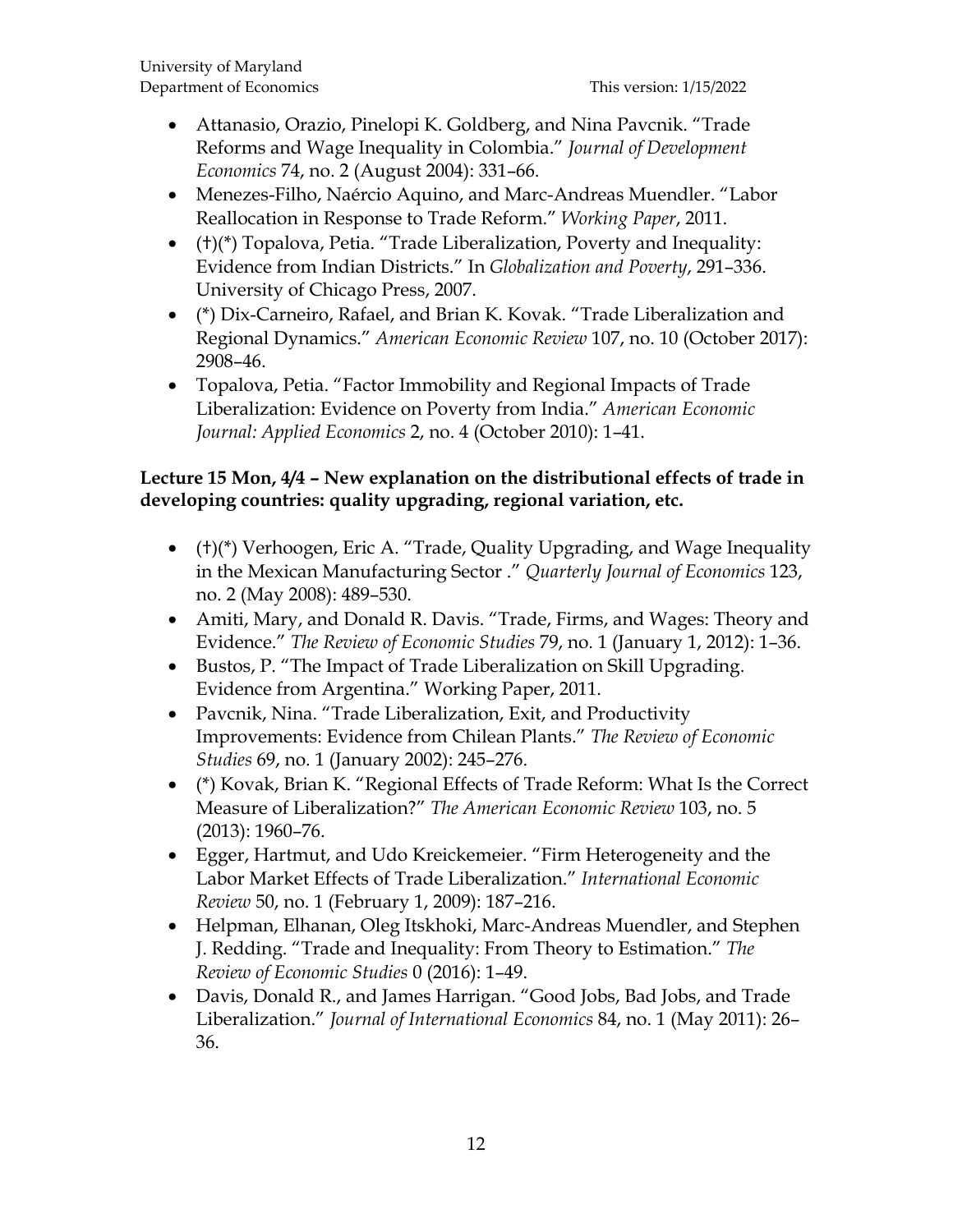- (†)(\*) Porto, Guido G. "Using Survey Data to Assess the Distributional Effects of Trade Policy." *Journal of International Economics* 70, no. 1 (September 2006): 140–160.
- Dix-Carneiro, Rafael, and Brian K. Kovak. "Trade Liberalization and Regional Dynamics." *American Economic Review* 107, no. 10 (October 2017): 2908–46.

### **Lecture 16 Wed, 4/6 – Generalized Heckscher-Ohlin with assignment models**

- (†)(\*) Costinot, Arnaud, and Jonathan Vogel. "Matching and Inequality in the World Economy." *Journal of Political Economy* 118, no. 4 (August 1, 2010): 747–86.
- Romalis, John. "Factor Proportions and the Structure of Commodity Trade." *American Economic Review* 94, no. 1 (March 2004): 67–97.
- (\*) Bernard, Andrew B., Stephen J. Redding, and Peter K. Schott. "Comparative Advantage and Heterogeneous Firms." *The Review of Economic Studies* 74, no. 1 (January 1, 2007): 31–66.
- (†)(\*) Costinot, Arnaud, and Jonathan Vogel. "Beyond Ricardo: Assignment Models in International Trade." *Annual Review of Economics* 7, no. 1 (2015): 31–62.
- (\*) Costinot, Arnaud. "An Elementary Theory of Comparative Advantage." *Econometrica* 77, no. 4 (July 1, 2009): 1165–92.

# **Lecture 17 Mon, 4/11 – Recent development in assignment models**

- (\*) Ohnsorge, Franziska, and Daniel Trefler. "Sorting It Out: International Trade with Heterogeneous Workers." *Journal of Political Economy* 115, no. 5 (October 1, 2007): 868–92.
- (\*) Lagakos, David, and Michael E. Waugh. "Selection, Agriculture, and Cross-Country Productivity Differences." *American Economic Review* 103, no. 2 (2013): 948–80.
- Roy, Andrew Donald. "Some Thoughts on the Distribution of Earnings." *Oxford Economic Papers* 3, no. 2 (1951): 135–146.
- Teulings, Coen N. "Comparative Advantage, Relative Wages, and the Accumulation of Human Capital." *Journal of Political Economy* 113, no. 2 (2005): 425–61.
- Burstein, Ariel, Eduardo Morales, and Jonathan Vogel. "Changes in Between-Group Inequality: Computers, Occupations, and International Trade." *American Economic Journal: Macroeconomics* 11, no. 2 (April 2019): 348–400.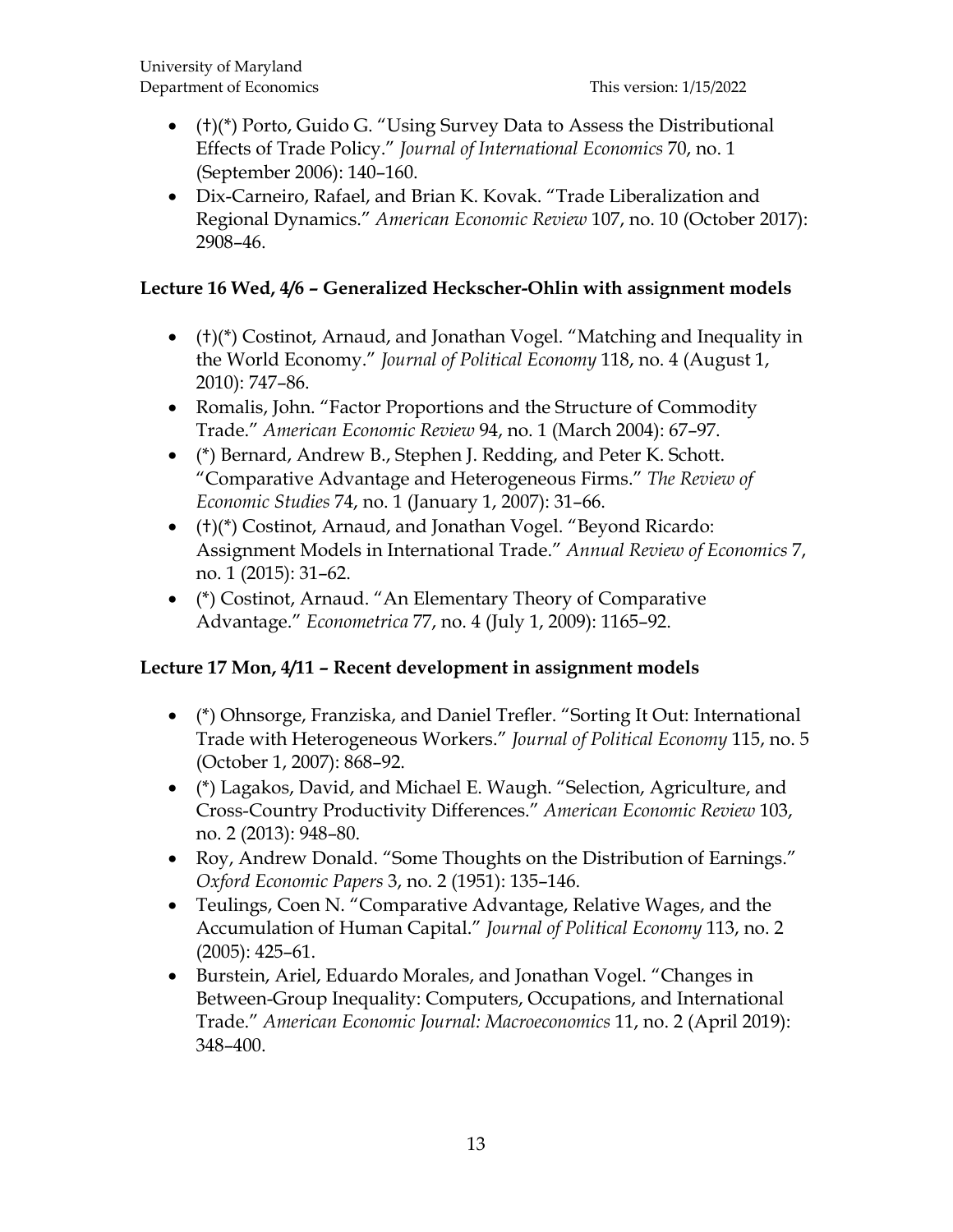- Galle, Simon, A. Rodríguez-Clare, and Moises Yi. "Slicing the Pie: Quantifying the Aggregate and Distributional Effects of Trade." *Working Paper*, 2018.
- (†) Lee, Eunhee. "Trade, inequality, and the endogenous sorting ofheterogeneous workers." *Journal of International Economics* 125 (2020): 103310.
- Hsieh, Chang-Tai, Erik Hurst, Charles I. Jones, and Peter J. Klenow. "The Allocation of Talent and U.S. Economic Growth." *Econometrica* 87, no. 5 (September 2019).
- (\*) Adao, Rodrigo. "Worker Heterogeneity, Wage Inequality, and International Trade: Theory and Evidence from Brazil." *Working Paper* (2016.)

# **Lecture 18 Wed, 4/13 – Distributional effects of trade and the role of labor mobility**

- (†)(\*) Artuç, Erhan, Shubham Chaudhuri, and John McLaren. "Trade Shocks and Labor Adjustment: A Structural Empirical Approach." *American Economic Review* 100, no. 3 (June 2010): 1008–1045.
- (†)(\*) Dix-Carneiro, Rafael. "Trade Liberalization and Labor Market Dynamics." *Econometrica* 82, no. 3 (May 1, 2014): 825–85.
- Cosar, A K. "Adjusting to Trade Liberalization: Reallocation and Labor Market Policies." *Working Paper*, 2013.
- Artuç, Erhan, and John McLaren. "Trade Policy and Wage Inequality: A Structural Analysis with Occupational and Sectoral Mobility*." Journal of International Economics* 97, no. 2 (November 2015): 278–94.
- Traiberman, Sharon. "Occupations and Import Competition: Evidence from Denmark." *American Economic Review* 109, no. 12 (2019): 4260-4301.
- (\*) Caliendo, Lorenzo, Maximiliano Dvorkin, and Fernando Parro. "Trade and Labor Market Dynamics: General Equilibrium Analysis of the China Trade Shock." *Econometrica* 87, no. 3 (May 2019): 741–835.
- Adão, Rodrigo, Costas Arkolakis, and Federico Esposito. "Spatial Linkages, Global Shocks, and Local Labor Markets: Theory and Evidence." *NBER Working Paper Series* 25544 (February 2019).
- (†) Artuç, Erhan, Bastos, Paulo, Lee, Eunhee, "Trade, Jobs, and Worker Welfare." *Working paper* (2021).

### **Week of 4/18 – Schedule buffer and student presentations on a paper from the following lists**

# **Firm-level analysis for the distributional effect of trade**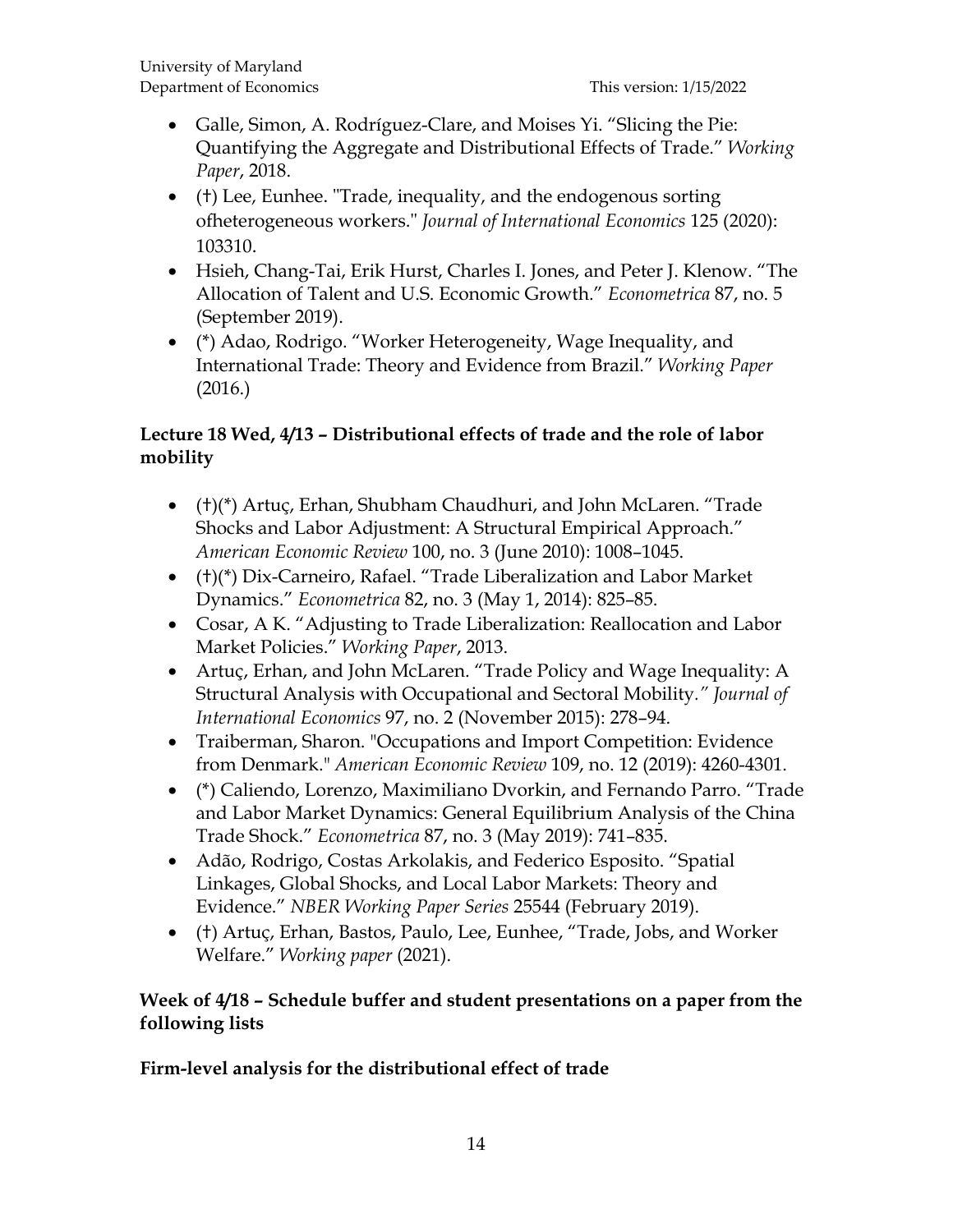- (†)(\*) Helpman, Elhanan, Oleg Itskhoki, and Stephen Redding. "Inequality and Unemployment in a Global Economy." *Econometrica* 78, no. 4 (July 2010): 1239–1283.
- (†)(\*) Helpman, Elhanan, Oleg Itskhoki, Marc-Andreas Muendler, and Stephen J. Redding. "Trade and Inequality: From Theory to Estimation." *The Review of Economic Studies* 0 (2016): 1–49.
- Postel–Vinay, Fabien, and Jean–Marc Robin. "Equilibrium Wage Dispersion with Worker and Employer Heterogeneity." *Econometrica* 70, no. 6 (2002): 2295–2350.
- (\*) Grossman, Gene M., Elhanan Helpman, and Philipp Kircher. "Matching, sorting, and the distributional effects of international trade." *Journal of Political Economy* 125, no. 1 (2017): 224-264.
- Kambourov, Gueorgui. "Labour Market Regulations and the Sectoral Reallocation of Workers: The Case of Trade Reforms." *The Review of Economic Studies* 76, no. 4 (October 1, 2009): 1321–58.
- Amiti, Mary, and Donald R. Davis. "Trade, Firms, and Wages: Theory and Evidence." *The Review of Economic Studies* 79, no. 1 (January 1, 2012): 1–36.

# **Trade, technology, and inequality**

- (##) Acemoglu, Daron. "Patterns of Skill Premia." *The Review of Economic Studies* 70, no. 2 (April 2003): 199–230.
- (##) Parro, F. "Capital-Skill Complementarity and the Skill Premium in a Quantitative Model of Trade." *American Economic Journal: Macroeconomics* 5, no. 2 (2013): 72–117.
- Monte, Ferdinando. "Skill Bias, Trade, and Wage Dispersion." *Journal of International Economics* 83, no. 2 (March 2011): 202–18.
- (##) Burstein, Ariel, and Jonathan Vogel. "International trade, technology, and the skill premium." *Journal of Political Economy* 125, no. 5 (2017): 1356- 1412.
- Krusell, Per, Lee E. Ohanian, José-Víctor Ríos-Rull, and Giovanni L. Violante. "Capital-Skill Complementarity and Inequality: A Macroeconomic Analysis." *Econometrica* 68, no. 5 (2000): 1029–1053.
- (##) Burstein, Ariel, Javier Cravino, and Jonathan Vogel. "Importing Skill-Biased Technology." *American Economic Journal: Macroeconomics* 5, no. 2 (April 2013): 32–71.
- Buera, Francisco J., Joseph P. Kaboski, and Richard Rogerson. "Skill Biased Structural Change." *NBER Working Paper Series* 21165 (May 2015).
- Katz, Lawrence F., and Kevin M. Murphy. "Changes in Relative Wages, 1963–1987: Supply and Demand Factors." *The Quarterly Journal of Economics* 107, no. 1 (February 1, 1992): 35–78.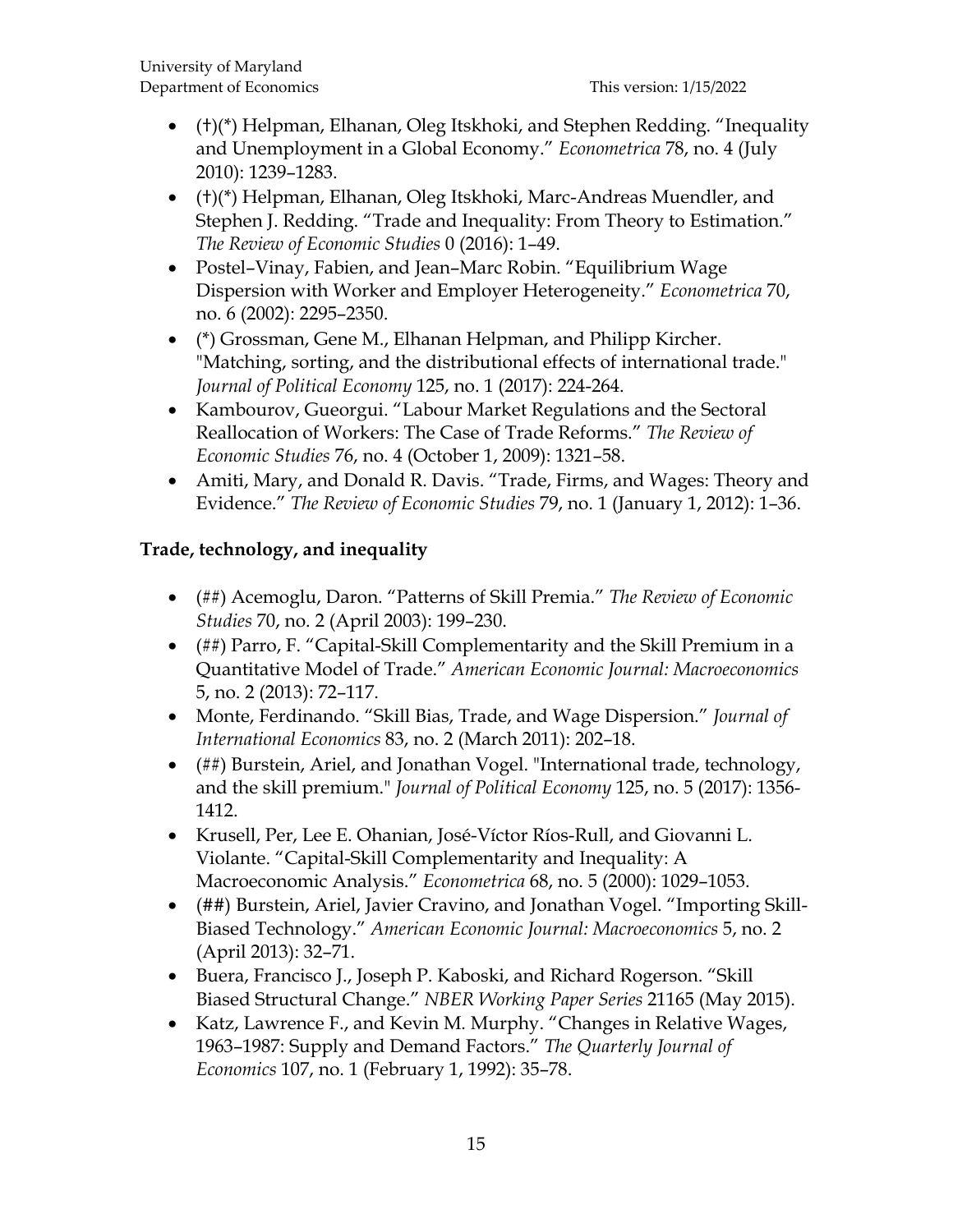• Autor, David H., Frank Levy, and Richard J. Murnane. "The Skill Content of Recent Technological Change: An Empirical Exploration." *The Quarterly Journal of Economics* 118, no. 4 (November 1, 2003): 1279–1333.

# **C. More Topics in International Trade**

#### **Lecture 19 Mon, 4/25 – Multinationals**

- (\*) Brainard, S. Lael. "An Empirical Assessment of the Proximity-Concentration Trade-off Between Multinational Sales and Trade." *The American Economic Review* 87, no. 4 (1997): 520–44.
- (†)(\*) Helpman, Elhanan, Marc J. Melitz, and Stephen R. Yeaple. "Export versus FDI with Heterogeneous Firms." *The American Economic Review* 94, no. 1 (March 1, 2004): 300–316.
- (†)(\*) Ramondo, Natalia, and Andrés Rodríguez-Clare. "Trade, Multinational Production, and the Gains from Openness." *Journal of Political Economy* 121, no. 2 (April 1, 2013): 273–322.
- Garetto, Stefania. "Input Sourcing and Multinational Production." *American Economic Journal: Macroeconomics* 5, no. 2 (April 2013): 118–51.
- Irarrazabal, Alfonso, Andreas Moxnes, and Luca David Opromolla. "The Margins of Multinational Production and the Role of Intrafirm Trade." *Journal of Political Economy* 121, no. 1 (February 1, 2013): 74–126.
- Arkolakis, Costas, Natalia Ramondo, Andrés Rodríguez-Clare, and Stephen Yeaple. "Innovation and production in the global economy." *American Economic Review* 108, no. 8 (2018): 2128-73.

#### **Lecture 20 Wed, 4/27 – Vertical specialization and offshoring**

- (†) Helpman, Elhanan. "A Simple Theory of International Trade with Multinational Corporations." *Journal of Political Economy* 92, no. 3 (June 1, 1984): 451–71.
- (†)(\*) Yi, Kei · Mu. "Can Vertical Specialization Explain the Growth of World Trade?" *Journal of Political Economy* 111, no. 1 (2003): 52–102.
- Hummels, David, Jun Ishii, and Kei-Mu Yi. "The Nature and Growth of Vertical Specialization in World Trade." *Journal of International Economics*, Trade and Wages, 54, no. 1 (June 2001): 75–96.
- Johnson, Robert C., and Guillermo Noguera. "Accounting for Intermediates: Production Sharing and Trade in Value Added." *Journal of International Economics* 86, no. 2 (March 2012): 224–36.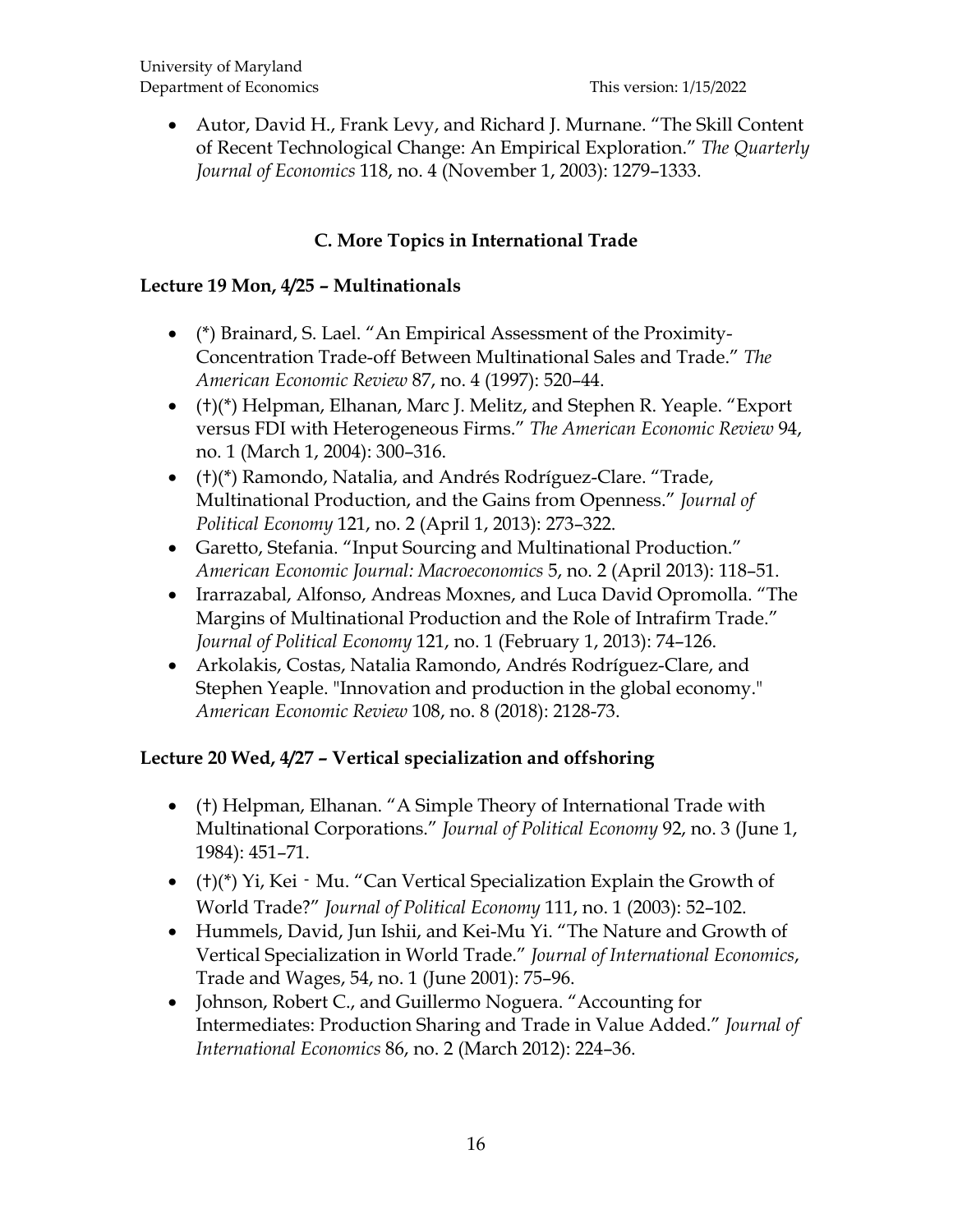- Arkolakis, Costas, and Ananth Ramanarayanan. "Vertical Specialization and International Business Cycle Synchronization." *Scandinavian Journal of Economics* 111, no. 4 (December 1, 2009): 655–80.
- (†)(\*) Grossman, Gene M., and Esteban Rossi-Hansberg. "Trading Tasks: A Simple Theory of Offshoring." *American Economic Review* 98, no. 5 (December 2008): 1978–97.
- (\*) Rodríguez-Clare, Andrés. "Offshoring in a Ricardian World." *American Economic Journal: Macroeconomics* 2, no. 2 (April 2010): 227–58.
- (\*) Antràs, Pol, and Alonso De Gortari. "On the geography of global value chains." *Econometrica* 88, no. 4 (2020): 1553-1598.
- (\*) Lee, Eunhee, and Kei-Mu Yi. "Global value chains and inequality with endogenous labor supply." *Journal of International Economics* 115 (2018): 223-241.

# **Lecture 21 Mon, May 2 – Trade, R&D investment, and firm productivity**

- (\*) De Loecker, Jan. "Product Differentiation, Multiproduct Firms, and Estimating the Impact of Trade Liberalization on Productivity."
- Caliendo, Lorenzo, and Esteban Rossi-Hansberg. "The Impact of Trade on Organization and Productivity." *The Quarterly Journal of Economics* 127, no. 3 (August 1, 2012): 1393–1467.
- (†)(\*) Aw, Bee Yan, Mark J. Roberts, and Daniel Yi Xu. "R&D investment, exporting, and productivity dynamics." *American Economic Review* 101, no. 4 (2011): 1312-44.
- Bøler, Esther Ann, Andreas Moxnes, and Karen Helene Ulltveit-Moe. "R&D, international sourcing, and the joint impact on firm performance." *American Economic Review* 105, no. 12 (2015): 3704-39.
- Bilir, L. Kamran, and Eduardo Morales. "Innovation in the global firm." *Journal of Political Economy* 128, no. 4 (2020): 1566-1625.
- Fan, Jingting, Lee, Eunhee, and Valerie Smeets. "High-skill Immigration, Offshore R&D, and Firm Dynamics." *Working Paper*, 2021.

### **Wed, May 4 – Student presentation (on recent papers related to the research proposal)**

### **Mon, May 9 – Research proposal presentation**

### **Extra – Recent development in spatial economy models**

- (\*)(†) Heblich, Stephan, Stephen J. Redding, and Daniel M. Sturm. "The making of the modern metropolis: evidence from London." No. w25047. *NBER Working Paper Series,* 2018.
- (\*) Baum-Snow, Nathaniel. "Did highways cause suburbanization?." The *Quarterly Journal of Economics* 122, no. 2 (2007): 775-805.